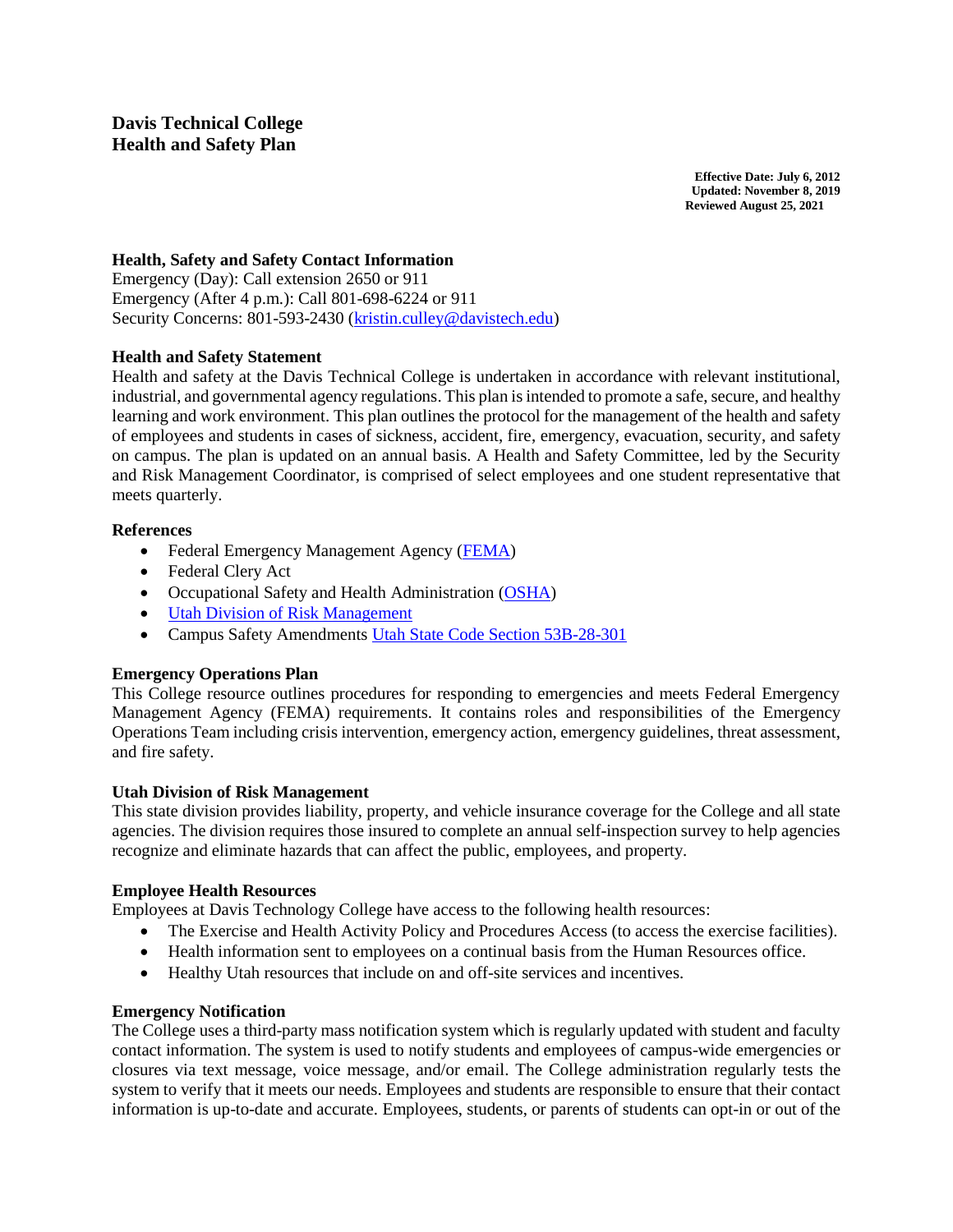Emergency Notifications System by visitin[g http://www.davistech.edu/safety](http://www.davistech.edu/safety) and clicking on the tab "Optin/out" located on that page.

#### **Campus Access**

The Davis Technical College hours of operation and event calendar are available to employees and the public on the college website. Students and employees will be notified of emergency campus closures and reopening through the Emergency Notification System, social media, and the College website. Closures are also announced on KSL Radio 1160 AM and 102.7 FM.

#### **Annual Security Report**

An [Annual Security](https://www.davistech.edu/public/docs/SecurityReport2019.pdf) Report is available to the public on the College web page under *About>Consumer Information*. The report is developed by the Campus Security and Risk Management Coordinator based on information provided by the Kaysville City and Clearfield City Police Departments. The Annual Security Report is published in November.

#### **Smoking**

In accordance with the Davis County Board of Health Regulations, Davis Technical College is a smokefree campus in all common areas. Smoking is allowed only in designated areas and violators may be cited under [Utah Code 26A-1-123.](https://le.utah.gov/xcode/Title26A/Chapter1/26A-1-S123.html?v=C26A-1-S123_1800010118000101) Students under the age of 21 years old are prohibited from possessing any ecigarettes or tobacco in any form as per [Utah Criminal Code 76-10-105.](https://le.utah.gov/xcode/Title76/Chapter10/76-10-S105.html?v=C76-10-S105_2018032220180322)

#### **Procedures for Investigating Incidents**

All incidents on campus are followed-up with an Incident Report, which is available at [http://www.davistech.edu/safety.](http://www.davistech.edu/safety) The College Health and Safety Committee evaluates the incident and response to determine if further action or improvement in safety practices is needed. Incident Reports are completed by instructors, supervisors, or students.

#### **Instructor Responsibility**

Instructors oversee safety training for students and enforcement of safety in the classroom, lab, and shop areas. Instructors record student safety training in the student information system to be included in the student record. Students must comply with safety training and practices.

#### **Student Responsibility**

As defined in the [Occupational Safety and Health Act, P.L. 91-596 of 1970,](https://www.osha.gov/pls/oshaweb/owadisp.show_document?p_id=2743&p_table=OSHACT) all persons are required to understand the safety and health requirements of their specific area of training and employment. Safety instruction is an integral part of College programs. It is the responsibility of the student to adhere to institutional policies and procedures relating to student conduct and campus health and safety. Students are also responsible for personal safety and the safety of others in their area of training and for as well as reporting and/or resolving any health, safety, or security concerns to their instructor. Violation of these standards may result in discipline or the imposition of sanctions. The following protocols define what to do in case of emergency.

#### **Employee Responsibility**

As defined in the [Occupational Safety and Health Act, P.L. 91-596 of 1970,](https://www.osha.gov/pls/oshaweb/owadisp.show_document?p_id=2743&p_table=OSHACT) all persons are required to understand the safety and health requirements of their specific area of training and employment. Safety instruction is an integral part of College programs and is each person's responsibility to adhere to institutional policy and procedures relating to conduct and campus health and safety. Employees are responsible for personal safety and the safety of others in their area of training and for immediately reporting and/or resolving any health, safety, or security concern to their supervisor. Violation of these standards may result in an imposition of sanctions or discipline. The following protocols define what to do in case of emergency. Employees will inspect instructional equipment and supplies regularly to ensure they meet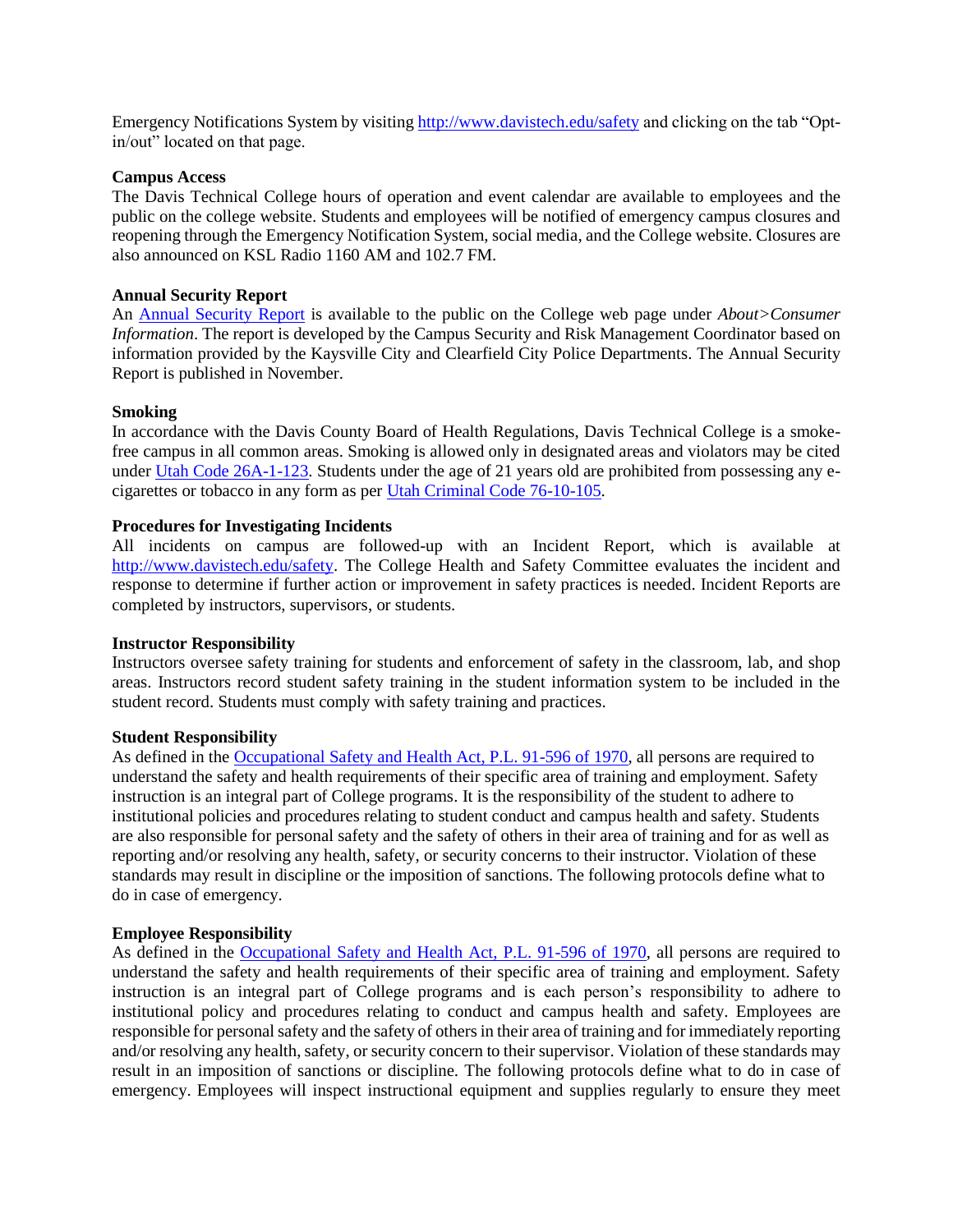appropriate and required safety standards. Unsafe equipment or supplies will be promptly shut down or removed, reported, repaired, or replaced as needed.

### **Safety Resources**

Safety Resource Centers identify the location of program specific safety resources such as sharps disposal, Safety Data Sheets (SDS), and eye wash stations. First aid kits are located in each program. First aid kits and AED's are also located in designated areas in each building on campus. Directors, managers, and supervising staff members will ensure departmental employees have required safety resources. An Emergency Guidelines Quicklist will be provided to employees with procedures for basic emergency response.

# **Fire**

If you see a fire, activate the alarm at the pull station and vacate the building immediately. If quickly accessible, you may take personal items. Do not return to the building until an "all clear" from security or the fire department has been given and the alarm ceases. To report a fire:

- During the day, call extension **2650** (the operator will call the fire department) and call a **Code Red**.
- During the evening (after 4:00 p.m.), call **911** and then **801-698-6224**.

### **Behavioral disturbance or any other issue that requires security intervention**

A behavioral disturbance can be either verbal or physical. If you observe a behavioral disturbance, suspicious behavior or any other issue that requires urgent security assistance on campus, report your specific observations as follows:

- During the day, call extension **2650** and request that the operator to call a **Code White**.
- During the evening (after 4:00 p.m.), call **801-698-6224** and if necessary, **911**.

# **Medical Emergencies**

Report minor medical emergencies to your instructor or another college employee. For a life threatening medical emergency or if you are unsure:

- During the day, call extension **2650** and request that the operator call a **Code Blue**.
- During the evening (after 4:00 p.m.), call **801-698-6224** and if necessary, **911**.

# **Internal/External Threat Situation**

In the event of an active assailant/active shooter incident the "**LOCKDOWN**" safety protocol will be implemented. **CALL 911 WHEN IT IS SAFE TO DO SO**

# **RUN**

- Have an escape route and plan in mind.
- Leave your belongings behind.

# **HIDE**

- Hide in an area out of the shooter's view.
- Block entry to your hiding place and lock the doors.
- Silence your cell phone.

### **FIGHT**

- As a last resort and only when your life is in imminent danger.
- Attempt to incapacitate the shooter.

# **How to Respond When Law Enforcement Arrives**

- Remain calm and follow instructions.
- Put down any items in your hands (i.e., bags, jackets).
- Raise hands and spread fingers.
- Keep hands visible at all times.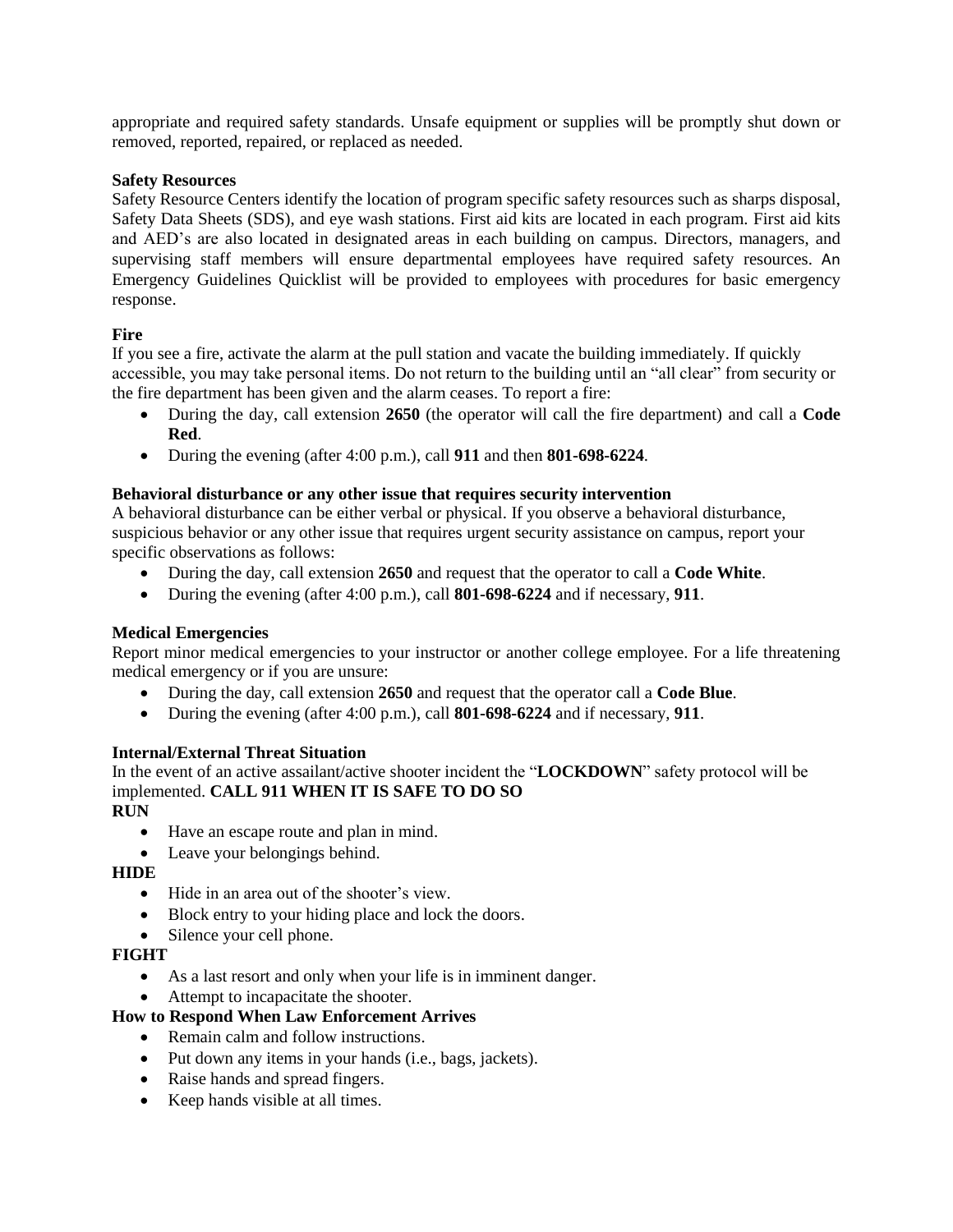### **Information You Should Provide to Law Enforcement or 911 Operator**

- Location of the active shooter.
- Number of shooters.
- Physical description of shooter(s).
- Number and type of weapons held by shooter(s).
- Number of potential victims at the location.

In the event of an external threat incident the "**LOCKOUT**" safety protocol will be implemented

- Bring everyone indoors.
- Lock perimeter doors.
- Increase situational awareness.
- Stay inside until safety is restored.

### **Earthquake**

Take cover under a desk or table, if possible. If not, get near an interior wall, drop, cover, and hold on. Stay away from windows. Remember to wait for **TWO MINUTES** after tremors stop and then evacuate as per fire drill instructions. In the meantime; **DROP, COVER, HOLD ON,** and **DON'T PANIC.**

- During the day, call extension **2650** to report injuries.
- During the evening (after 4:00 p.m.), call **801-698-6224** and if necessary, **911**.

### **Suspicious Package**

If you find a suspicious package:

- Do not touch or use cell phones or two way radios near the package.
- During the day, call extension **2650**.
- During the evening (after 4:00 p.m.), call **801-698-6224** and if necessary, **911**.

If you come upon a suspicious envelope or package containing a message indicating that Anthrax is included (a crystalline or powdery substance may not be seen or noticed), remain calm and immediately close all doors and windows in the room and remain in the room. Move away from the package.

- During the day, call extension **2650**.
- During the evening (after 4:00 p.m.), call **801-698-6224** and if necessary, **911**.

Note: If you have been exposed to a powder or other substance, do not touch your face or attempt to clean up the desk or counter top. If a sink is available in your work area, wash your hands, arms, and face with soap and water.

# **Environmental Hazards**

### **Blood Spills**

If you see blood that has been spilled onto the floor or other surfaces, notify your instructor or another college employee. Do not attempt to clean up the blood yourself or allow others to do so. If you are exposed to another person's blood or other bodily fluids, take the following actions:

- For a skin exposure or blood that comes in contact with an open wound, wash the area thoroughly with soap and water.
- For a blood splash to the eyes, nose, or mouth, rinse thoroughly with water.
- Report any blood exposures to your instructor or another college employee.

### **Other Hazardous Materials**

Other hazardous materials or substances can be in the form of chemical spills, natural gas leaks, or other materials. If you smell or see a substance that you feel may be hazardous, stay away from the substance and direct others away from the immediate area. Do not touch or attempt to clean up any unidentified substance.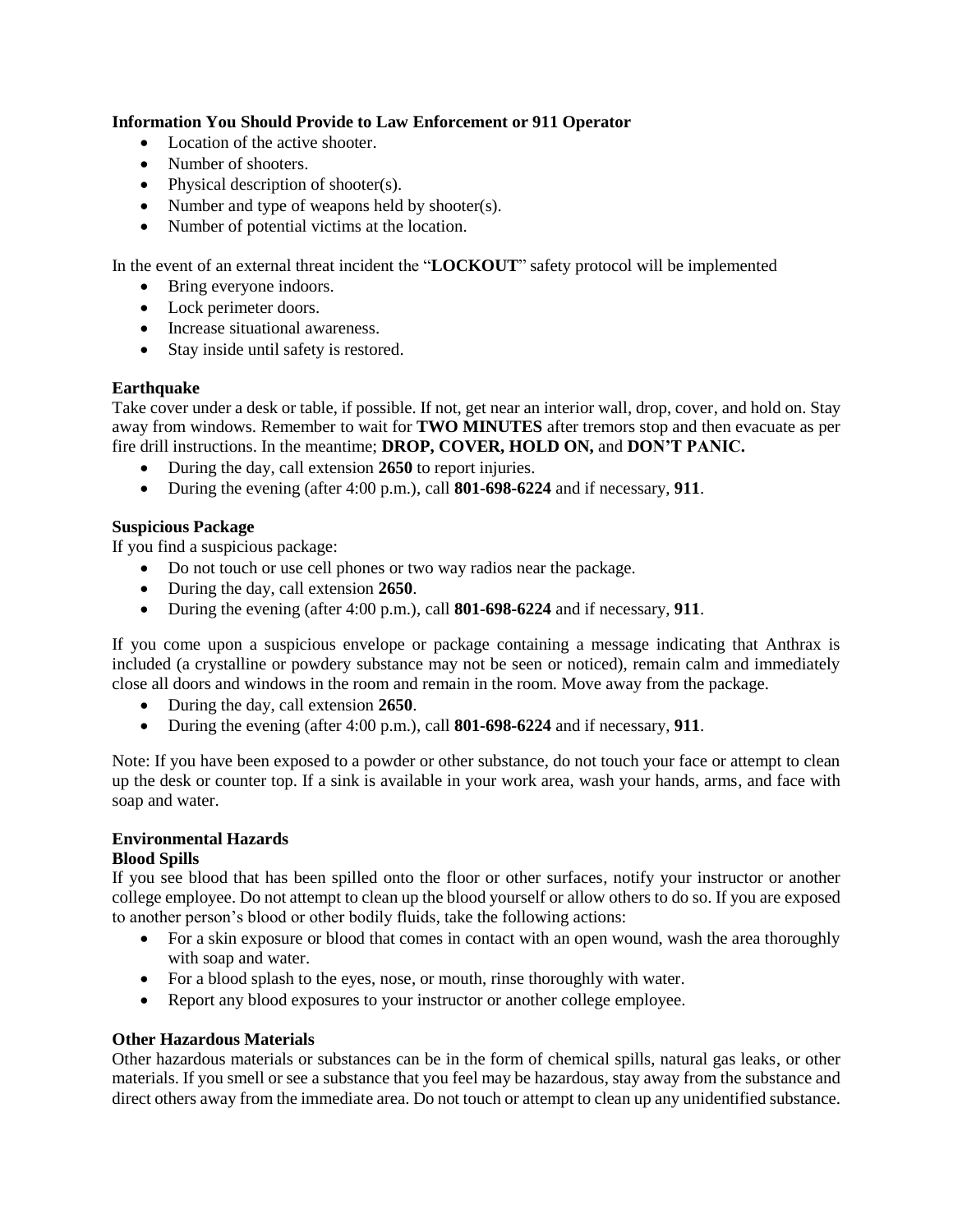- During the day, call extension **2650**.
- During the evening (after 4:00 p.m.), call **801-698-6224** and if necessary, **911**.

### **Additional Information**

For additional information regarding Davis Technical Colleges' health and safety measures as well as emergency response information, please see the **Davis Tech website** or the **Annual Security Report**.

#### **In compliance with Campus Safety Amendments: In reference to Section 53B-28-301:**

- 1. Policies and publications related to a covered offense can be found within the Policy  $&$  Procedures page on the Davis Tech website or you can navigate there from our homepage [www.davistech.edu](http://www.davistech.edu/) under *About>Policies & Procedures*.
- 2. Institutional and community resources for a victim of a covered offense can be found within the Davis Tech VAWA (Violence Against Women Act) Sexual Violence Awareness and Prevention Plan/Program and [Student Discrimination and Sexual Harassment Policy and Procedures.](file:///C:/Users/burkecc/Desktop/Student%20Title%20IX%20Policy%20and%20Procedures.pdf)
- 3. The rights of a victim of a covered offense, including the measures the institution takes to ensure, unless otherwise provided by law, victim confidentiality throughout all steps in the reporting and response to a covered offense can be found within the Davis Tech VAWA (Violence Against Women Act) Sexual Violence Awareness and Prevention Plan/Program and [Student](file:///C:/Users/burkecc/Desktop/Student%20Title%20IX%20Policy%20and%20Procedures.pdf)  [Discrimination and Sexual Harassment Policy and Procedures.](file:///C:/Users/burkecc/Desktop/Student%20Title%20IX%20Policy%20and%20Procedures.pdf)
- 4. The college uses a third-party mass notification system which is regularly updated with student and faculty contact information. The system is used to notify students and employees of campus-wide emergencies or closures via text messaging, voice messages, and/or email. This is found on page one of the Health and Safety Plan.
- 5. Availability, locations, and methods for requesting assistance of security personnel on the institutions campus can be found within the Davis Tech VAWA (Violence Against Women Act) Sexual Violence Awareness and Prevention Plan/Program, [Annual Security Report,](https://www.davistech.edu/public/docs/SecurityReport2019.pdf) and is listed at [www.davistech.edu/safety.](http://www.davistech.edu/safety)
- 6. Guidance on how a student may contact law enforcement for incidents that occur off campus can be found within the [Student Discrimination and Sexual Harassment Policy and Procedures.](file:///C:/Users/burkecc/Desktop/Student%20Title%20IX%20Policy%20and%20Procedures.pdf)
- 7. Davis Tech's efforts related to increasing campus safety, including efforts related to the institution's increased response in providing services to victims of a covered offense, that have been made in the preceding 18 months and plan to make in the upcoming 24 months:

# **1. Accomplishments**

- Enhancements to the access control system. A lockdown or lockout is possible when a reader is swiped with a specifically programmed card.
- Security camera upgrades and additions to provide more CCTV coverage of the entire campus.
- First Annual Safety and Security Event held in January 2021. Kaysville City Police and Fire Department participated.

# **2. Goals**

Enhance safety and security knowledge of faculty and staff to include scenario based